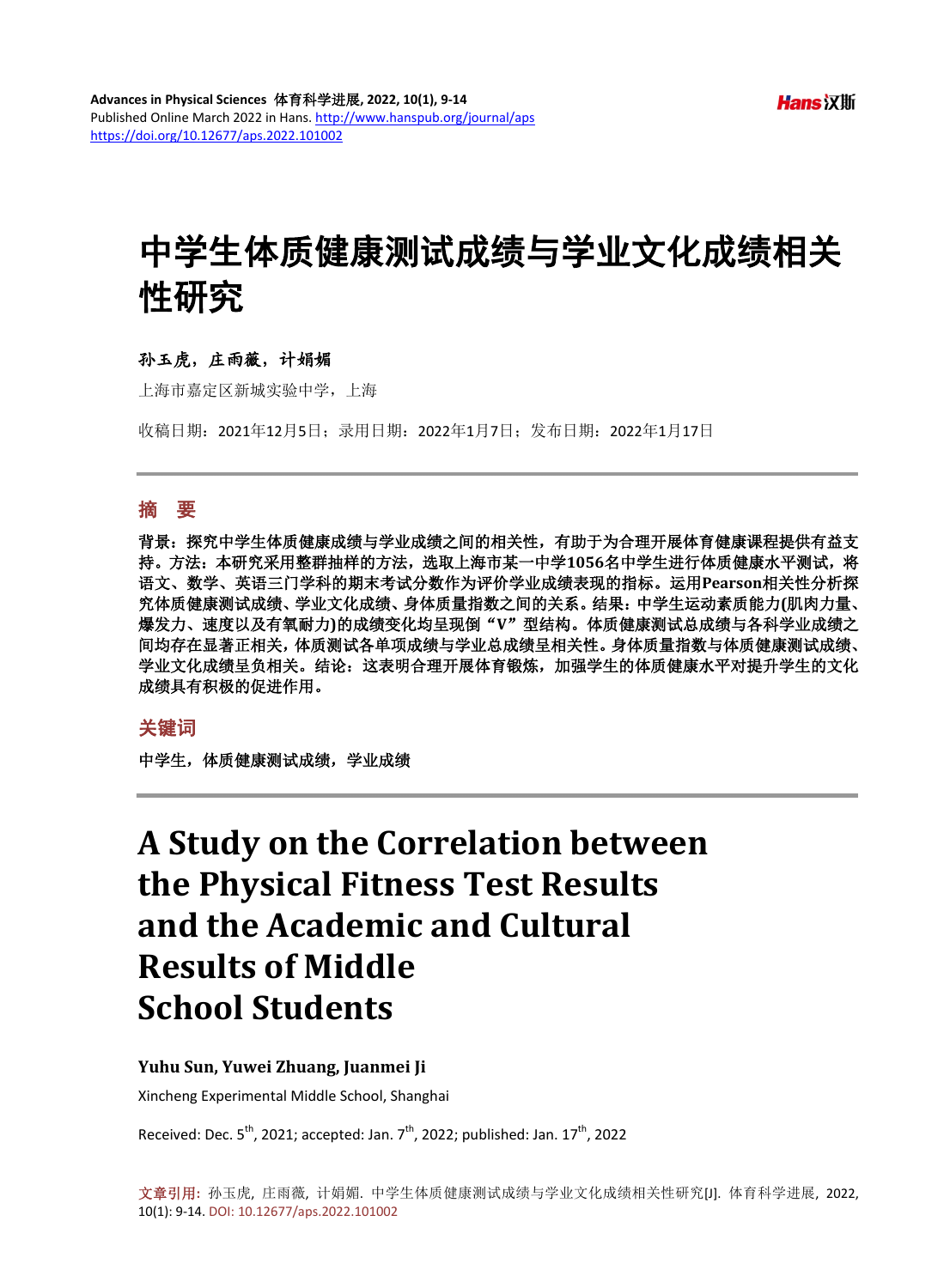#### **Abstract**

**Background: Exploring the correlation between physical fitness and academic performance of middle school students is helpful to provide beneficial support for the reasonable development of physical health courses. Methods: This study adopted a cluster sampling method and selected 1056 middle school students from a middle school in Shanghai to take a physical fitness test. The final exam scores of three subjects of Chinese, mathematics, and English were used as indicators to evaluate academic performance. Use Pearson correlation analysis to explore the relationship between physical fitness test scores, academic and cultural scores, and body mass index. Results: The performance changes of middle school students' sports abilities (muscle strength, explosive power, speed and aerobic endurance) all showed an inverted "V" structure. There is a significant positive correlation between the total scores of the physical fitness test and the scores of various sciences, and the individual scores of the physical fitness test are correlated with the total academic scores. Body mass index is negatively correlated with physical fitness test scores, academic and cultural scores. Conclusion: This shows that reasonable physical exercise and strengthening the physical fitness of students have a positive effect on improving students' cultural achievements.**

## **Keywords**

**Middle School Students, Physical Fitness Test Scores, Academic Performance**

Copyright © 2022 by author(s) and Hans Publishers Inc. This work is licensed under the Creative Commons Attribution International License (CC BY 4.0). <http://creativecommons.org/licenses/by/4.0/>  $\odot$ Open Access $\sqrt{cc}$ 

## **1.** 引言

当前教育的背景下,学校片面追求升学率的倾向依然严重,学生学业负担重、升学压力大。体育与 健康课程在中学教育中受重视程度较低,传统的观点认为参与体育锻炼会占用学生学习的时间、降低学 生学习的效率,会对学业文化成绩产生负面的影响,这导致参与体育项目和体育竞赛的时间被严重挤压, 中学生体质健康状况不容乐观。而大量针对学生体质健康的研究表明,合理开展体育锻炼不仅能够提升 学生体质健康状况,对帮助提升学生的学业成绩以及学业表现有积极的作用[\[1\]](#page-4-0),通过参与体育运动,有 助于创造积极向上的班级氛围,进而提升学生的学习的专注度[\[2\]](#page-5-0)。当前相关研究主要集中在探究不同体 育活动项目、运动时长与文化成绩的关系,对运动能力表现的具体评价与学业成绩之间的关系研究较少。 因此,本研究拟分析中学生体质健康测试成绩与学业文化成绩之间的相关性,探讨开展体育锻炼有益性, 旨在提高学校、社会对体育健康课程的认识,为学生参与体育锻炼创造更加良好的学校、社会环境。

## **2.** 对象与方法

#### **2.1.** 研究对象

本研究采用整群抽样的方法,选取上海市某一中学初一、初二、初三年级的学生,共 1065 人, 其中 男生 525 人, 女生 540 人作为调查对象。调查对象均通过体检,证明身体情况无异常,可以参加体质测 试。由于初一年级的 9 名同学没有参加学业成绩测试, 剔除数据残缺的对象, 最终, 选取 520 名男生, 536 名女生, 共 1056 人作为调查对象。各年级基本情况[如表](#page-2-0) 1。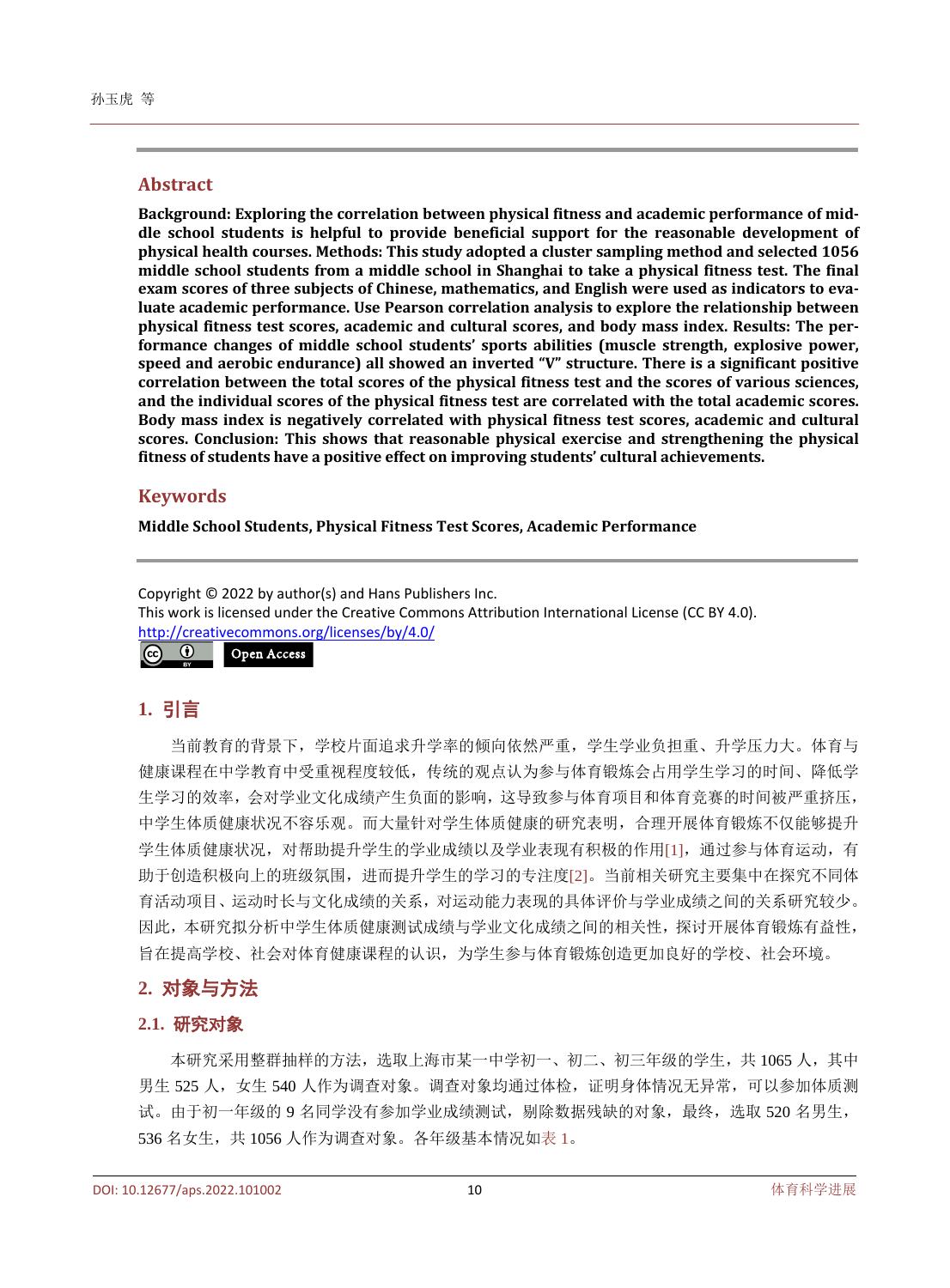<span id="page-2-0"></span>

| Table 1. The basic situation of the subjects<br>表 1. 被试基本情况 |     |     |     |
|-------------------------------------------------------------|-----|-----|-----|
| 年级                                                          | 初一  | 初二  | 初三  |
| 男生                                                          | 171 | 152 | 197 |
| 女生                                                          | 176 | 206 | 154 |
| 总计                                                          | 347 | 358 | 351 |

#### **2.2.** 体质健康测试

本研究根据适用于中学生的《国家学生体质健康标准》,选取其中的四个项目:男引体向上/女仰卧 起坐、立定跳远、50 m 跑、男 1000 m 跑/女 800 m 跑, 分别评价中学生的肌肉力量、爆发力、速度和有 氧耐力水平。各个项目的评分参考《国家学生体质健康标准》单项评分表进行,施测时尽可能按照《体 质测试指南》的要求进行操作。引体向上与仰卧起坐由教师讲解示范正确的技术动作及注意事项后严格 按照项目测试方法进行测量。有氧耐力与速度跑项目计时精确到 0.1 s。立定跳远项目测量精确到 0.1 cm。 此外,采用身高体重测量仪测量身高和体重,身高测量精确到 0.1 cm,体重测量精确到 0.1 kg。并依据 身高和体重的测试结果计算身体质量指数(BMI) = 体重(kg)/身高(m)<sup>2</sup>。

#### **2.3.** 学业成绩

本研究选取了语文、数学、英语三门学科的期末考试分数作为反映调查对象学业成绩表现的指标。 由于初一、初二年级学生语文、数学、英语期末考试成绩满分为 100 分,而初三年级学生语文、数学、 英语期末考试分数满分为150分,所以将初三年级学生的期末考试成绩进行标准化处理,换算成百分制, 即原始成绩\*100/150。

#### **2.4.** 数据分析

采用 SPSS 22.0 统计软件包对数据进行统计分析。不同年级的体测成绩的描述性分析,以均数±标准 差(X ± SD)表示。运用 Pearson 相关性分析体质健康测试成绩、学业文化成绩、身体质量指数之间的关系。 P < 0.05 表示差异具有显著性,P < 0.01 表示存在非常显著性差异。

#### **3.** 研究结果

## **3.1.** 不同年级的体质健康测试成绩比较

[如表](#page-2-1) 2 所示, 我们整理了三个不同年级的体质健康测试各单项成绩以及总成绩平均值, 我们可以发 现中学生运动素质能力(肌肉力量、爆发力以及有氧耐力)的成绩变化均呈现倒"V"型结构,引体向上/ 仰卧起坐、立定跳远和 1000 m/800m 跑三项运动成绩从初一到初二不断提升,并在初二时成绩达到最高 值,随后运动成绩开始下降。

<span id="page-2-1"></span>

|  | Table 2. Physical fitness test scores of different grades |  |
|--|-----------------------------------------------------------|--|
|  | <b>表 2.</b> 不同年级的体质健康测试成绩                                 |  |

| 变量           | 初一(男/女)                              | 初二(男/女)                              | 初三(男/女)                              |
|--------------|--------------------------------------|--------------------------------------|--------------------------------------|
| 引体向上/仰卧起坐(个) | $2.30 + 2.36/40.88 + 6.47$           | $4.69 + 3.53/45.01 + 6.30$           | $3.92 + 3.64/41.25 + 6.78$           |
| 立定跳远(厘米)     | $188.86 + 20.41$<br>$174.79 + 11.32$ | $210.96 + 21.69$<br>$180.17 + 14.97$ | $199.88 + 19.63$<br>$153.74 + 17.74$ |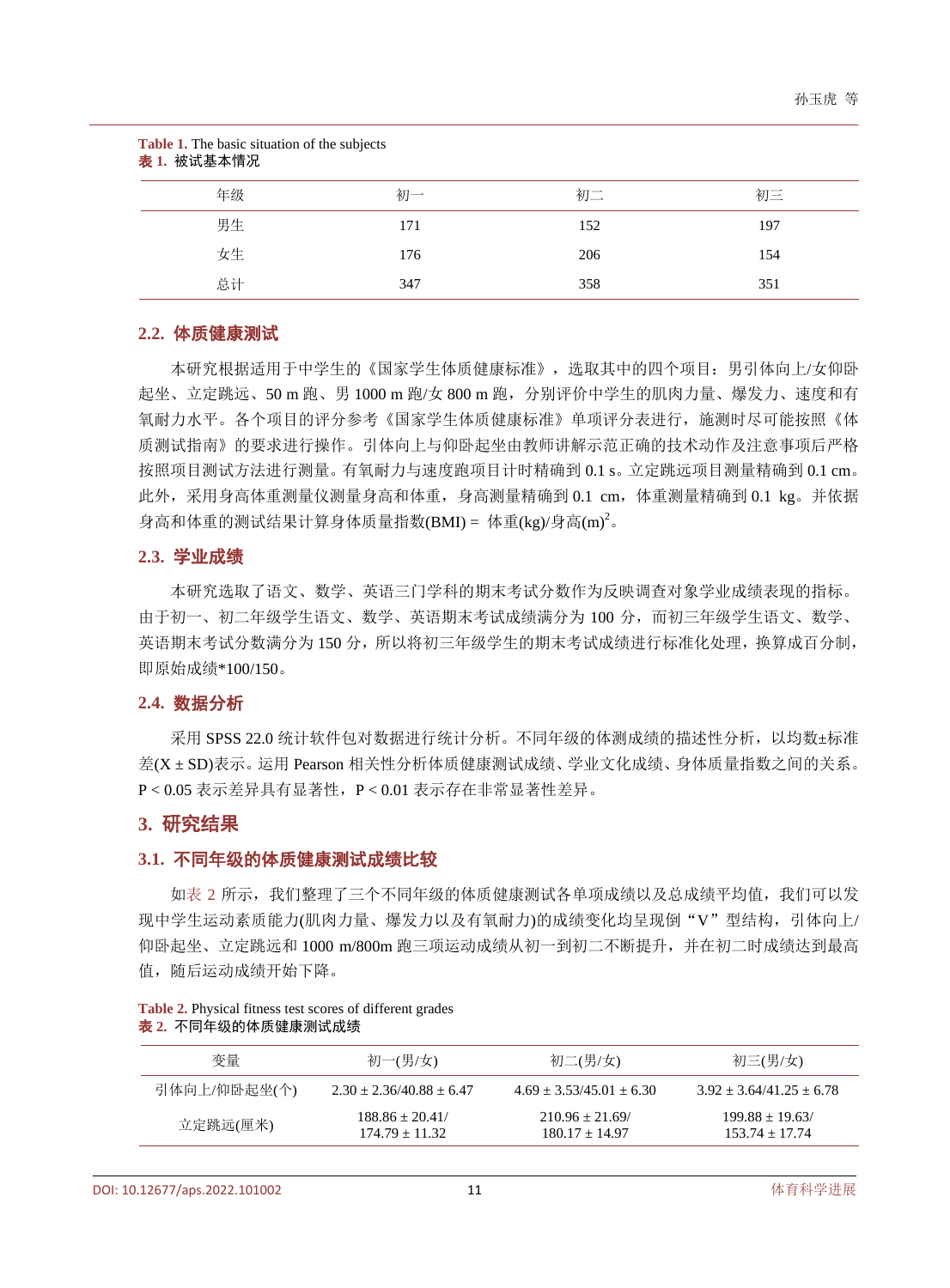| Continued        |                                       |                                       |                                      |
|------------------|---------------------------------------|---------------------------------------|--------------------------------------|
| 50 m 跑(秒)        | $8.22 + 0.66/8.47 + 0.40$             | $7.64 + 0.70/8.55 + 0.56$             | $7.63 + 0.56/9.00 + 0.52$            |
| 1000 m/800m 跑(秒) | $270.56 + 33.51/$<br>$234.48 + 18.44$ | $257.02 + 35.20/$<br>$229.56 + 24.27$ | $264.96 + 30.99$<br>$236.72 + 22.94$ |

## **3.2.** 体质健康测试总成绩与学业文化成绩之间的关系

[如表](#page-3-0) 3 所示, 学生体质健康测试总成绩与学业文化总成绩之间呈显著的正相关(r = 0.242, P < 0.01); 体质健康测试总成绩与语文(r = 0.271, P < 0.01)、数学(r = 0.137, P < 0.01)、英语成绩(r = 0.189, P < 0.01) 之间均存在显著相关性。通过进一步分析体质健康测试单项指标与学业成绩之间的关系,我们可以发现 学生肌肉力量水平与文化总成绩呈显著正相关(r = 0.164, P < 0.01), 且肌肉力量水平与语文(r = 0.305, P < 0.01)、英语(r = 0.130, P < 0.05)成绩也呈显著正相关,但与数学成绩之间不存在相关性;爆发力水平与 文化总成绩(r = 0.134, P < 0.05)、语文成绩(r = 0.176, P < 0.01)呈显著正相关;速度水平与文化总成绩(r = 0.179,P < 0.01)、数学(r = 0.176,P < 0.01)、英语成绩(r = 0.115,P < 0.05)呈正相关性;有氧耐力水平与 文化总成绩(r = 0.205, P < 0.01)、语文(r = 0.210, P < 0.01)、数学(r = 0.106, P < 0.05)、英语(r = 0.199, P < 0.01)成绩之间均呈正相关性。

<span id="page-3-0"></span>**Table 3.** The correlation between physical test scores and academic performance 表 **3.** 体质测试成绩和学业成绩间的相关性

| 变量        | 学业文化总成绩    | 语文           | 数学         | 英语          |
|-----------|------------|--------------|------------|-------------|
| 体质健康测试总成绩 | $0.242$ ** | $0.271$ **   | $0.137***$ | $0.189***$  |
| 肌肉力量      | $0.164***$ | $0.305***$   | 0.026      | $0.130^{*}$ |
| 爆发力       | 0.134      | $0.176$ **   | 0.086      | 0.059       |
| 速度        | $0.179***$ | 0.086        | $0.176$ ** | $0.115^*$   |
| 有氧耐力      | $0.205***$ | $0.210^{**}$ | $0.106^*$  | $0.199***$  |

注: \*p < 0.05, \*\*p < 0.01。

## **3.3.** 身体质量指数与体质健康测试总成绩、学业文化总成绩之间的关系

此外,我们进一步探究了身体质量指数与体质健康测试、学业文化之间的关系。[如表](#page-3-1) 4,研究表明 身体质量指数与体质测试成绩(r = −0.569,P < 0.01)、学业总成绩(r = −0.12,P < 0.01)呈负相关性。这表 明身体质量指数会对学生的体质测试成绩以及学业文化成绩产生负面影响。

<span id="page-3-1"></span>**Table 4.** The correlation between body mass index, physical fitness test scores, and total academic performance 表 **4.** 身体质量指数与体质测试成绩、学业总成绩间的相关性

| 变量     | 体质健康测试总成绩 | 总成绩<br>- 字业二   |
|--------|-----------|----------------|
| 身体质量指数 | $.569***$ | $10^{38}$<br>– |

注: \*p < 0.05, \*\*p < 0.01。

## **4.** 研究讨论

通过比较不同年级学生的体质健康测试成绩,发现中学生的体质健康测试成绩呈现先增长后降低的 趋势。我们的观点认为中学生群体的运动素质能力水平在初三阶段不升反降,这与学生参与体育活动以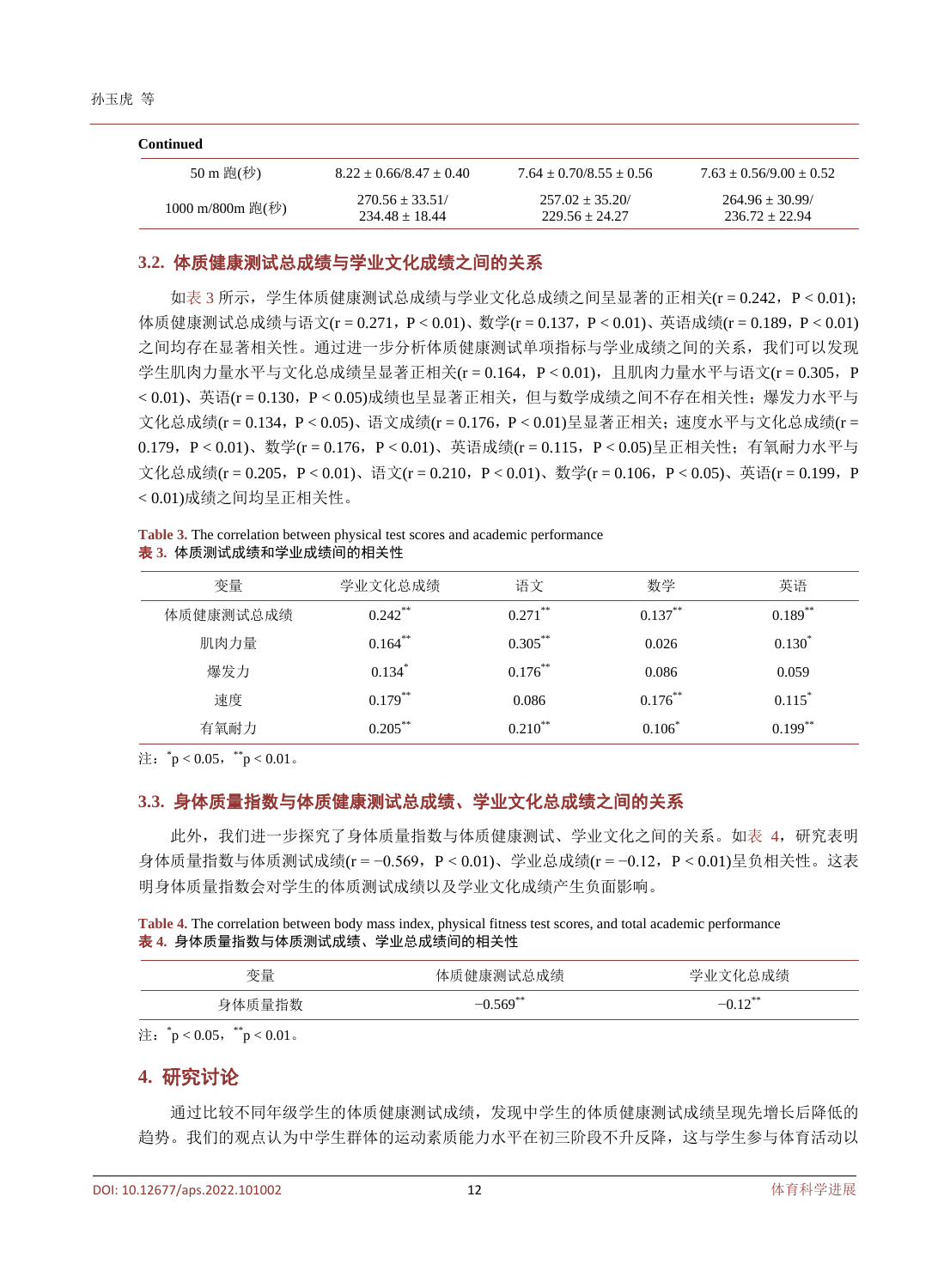及体育训练的参与程度存在密切关联。中学生在初三阶段正面临着初中学业水平考试,大部分学校在学 生完成体育中考后,会降低体育课的开课率或者挤占学生参与课外体育活动的时间,鼓励学生将更多的 时间投入到文化学习中。该做法并不符合 2016 年《国务院办公厅关于强化学校体育促进学生身心健康全 面发展的意见》中提出要深化教学改革,强化体育课与课外锻炼的意见:完善体育课程,各地中小学要 按照国家课程方案和课程标准开足开好体育课程,严禁削减、挤占体育课时间。但传统的教育观念认为, 参与体育锻炼会占用学生学习的时间、降低学生学习的效率,并会对学生的学业文化成绩产生负面影响。 实际上体育锻炼与文化学习不是对立的关系,而是相辅相成、相互促进的关系。

我们研究结果表明,中学生体质健康测试总成绩与各科学业成绩之间存在显著性正相关,体质测试 各单项成绩与学业总成绩呈正相关,这说明良好的体质健康水平可能对够学业成绩产生积极的正向作用。 进一步的研究发现,在肌肉力量、爆发力、速度以及有氧耐力四项运动素质能力中,有氧耐力与学业成 绩的联系最为密切,并且与语文、数学、英语成绩均呈现正相关性。我们研究结果同时表明身体质量指 数(体重)会对学生的体质测试成绩以及学业文化成绩都会产生负面影响;身体超重和肥胖的学生对学业文 化成绩产生较大的负面影响。石倩、王莉等人研究也表明身体脂肪明显增加会导致心、脑等脏器缺氧和 缺血导致推理记忆能力下降,思维迟钝,动作不灵活的,也容易导致自尊心自信心的不足,形成一个恶 性循环,从而影响体质健康与文化成绩。Dwyer 等人对 546 名小学生进行干预研究,研究发现进行更多 体育锻炼的学生学业成绩优于进行更多学习的学生[\[3\]](#page-5-1)。此外,也有学者发现随着体质测试指标合格数量 的增加,学生通过语文和数学测试的合格率也在不断增加[\[4\]](#page-5-2)。国内外一系列的研究结果表明,体育课程 和身体锻炼能帮助学生提高学业成绩,并且不可能阻碍学生的学习进步[\[5\]](#page-5-3)。

本研究提示我们要鼓励学生积极参与体育运动,不断提升学生体质健康水平,为其心身发展带来更多的 益处。通过参与体育运动,能够有效缓解脑疲劳,提高学习的效率。研究表明,学生在进行体育运动后,能 更好地对注意力进行分配,对学习效率及学业表现有积极的改善作用[\[6\]](#page-5-4)。参加体育锻炼可提高人体的神经 反应能力,使得思维更加敏捷、迅速。并在一定程度上促进神经系统发育,提高各个系统的协调能力[\[7\]](#page-5-5)。 学业成绩与体质水平之间的关联性可能随着体质水平的提高,其神经活跃性和传导性不断增强。同时,学生 在参与体育锻炼的过程中,相互交流、相互合作,不断增强自我效能和自尊感,有效地帮助学生提高学习上 的抗压能力[\[8\]](#page-5-6)。Taras 等人研究表明,体育活动能增加大脑的血流量和提高激素水平,从而减轻个体压力, 改善情绪和运动后的镇静作用,身体活动可能诱导兴奋、降低厌烦,对缓解失眠、抑郁等状况有积极作用[\[9\]](#page-5-7)。 此外,中学时期是青少年生长发育的关键时期,通过加强体育锻炼,促进青少年的骨骼、肌肉的生长;同时 增强心肺功能,改善身体各器官的机能,能让学生具有健康的体魄与充足的体力去面对繁重的学习任务[\[10\]](#page-5-8)。

因此,在新时代的教育背景下,体育与健康课程需要扮演起更加重要的角色,成为我国中小学素质 教育中的重要一环。《关于深化体教融合促进青少年健康发展的意见》中指出: "要推动青少年文化学 习和体育锻炼协调发展,促进青少年健康成长、锤炼意志、健全人格,培养德智体美劳全面发展的社会 主义建设者和接班人。"学校在这之中需要更加注重体育健康课程的建设,扎实做好学校体育工作,全 面推进素质教育。学校体育教育的目的是为了激发学生对体育的兴趣,使他们形成坚持体育锻炼的习惯 和健康的生活方式,从而为终身体育和适应未来工作,学习和生活打下良好的基础。

## **5.** 研究结论

合理开展体育锻炼,加强学生的体质健康水平,保持健康的身材体型对提升学生的文化成绩具有积 极的促进作用,该研究结果为改变体育运动限制学业水平的传统的观念提供了有力的证据。

## 参考文献

<span id="page-4-0"></span>[1] Howie, E.K. and Pate, R.R. (2012) Physical Activity and Academic Achievement in Children: A Historical Perspec-